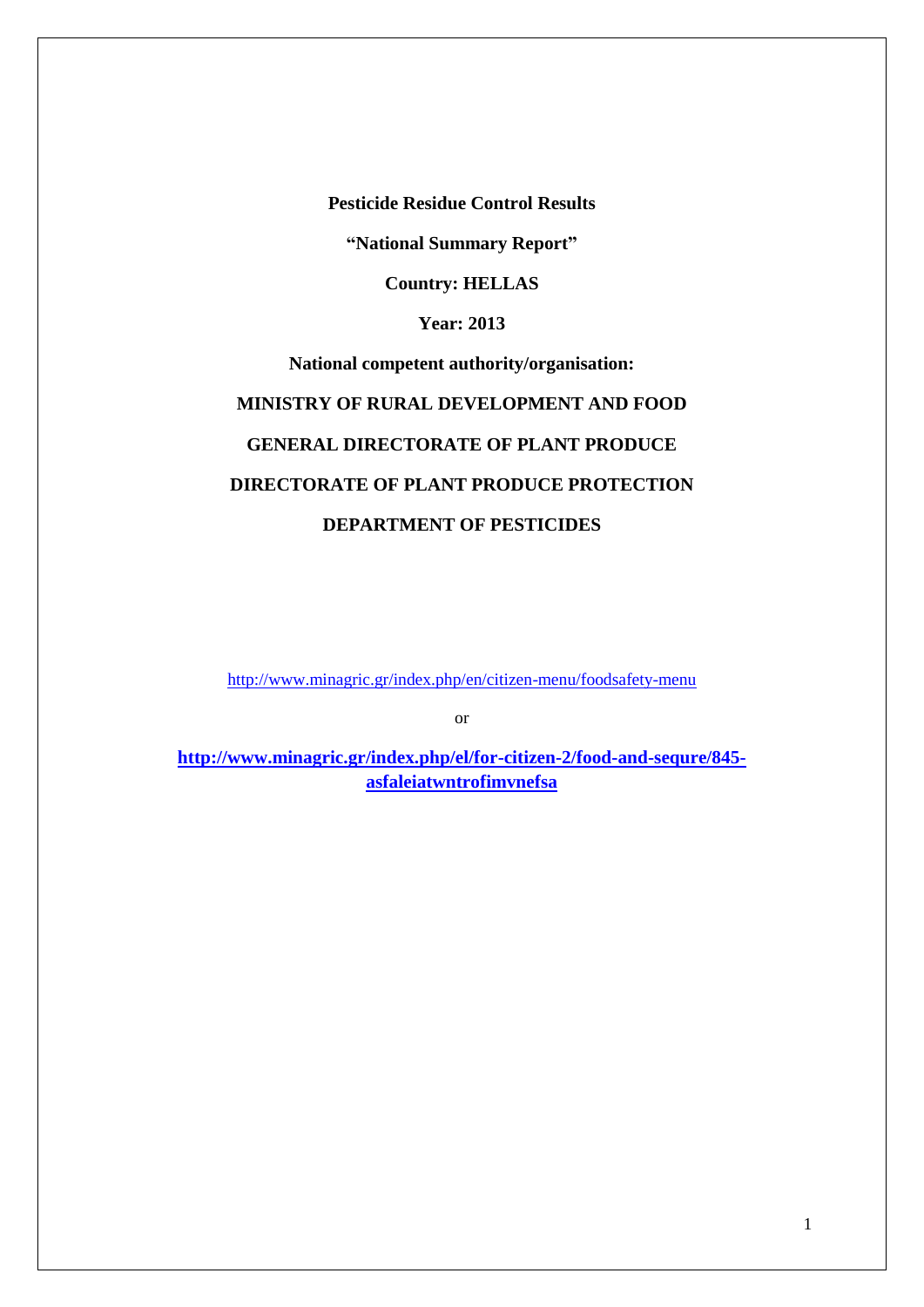#### **1. Objective and design of the national control programme**

National control programme of 2013 for pesticide residues (monitoring) as part of the Multi Annual Control Programme has been established according to terms and conditions of Articles 26-35 of Regulation (EC) No 396/2005 of the European Parliament and the Council, of 23.02.2005 on Maximum Residue Levels of pesticides in or on food and feed of plant and animal origin and amending Council Directive 91/414/EEC.

The monitoring programme was designed and coordinated by the Ministry of Rural Development and Food (Directorate of Plant Produce Protection). The programme was based on several risk analysis criteria and parameters: number of samples (domestic and imported) for each product, agricultural produce, cultivation area per culture, expected imports, results from previous years' monitoring programmes, dietary intake contribution of each product, sampling location, community control programme, pesticides used in practice by the farmers, relevant RASFF notifications for pesticide residues, personnel and analytical capacity of the official laboratories. It aims at ensuring compliance with maximum levels and assessing consumer exposure in order to achieve a high level of protection and application of good agricultural practice in all stages of production and harvest of agricultural products.

The responsibilities of the laboratories involved, regarding the number of samples of each commodity that should be analysed and the areas of sampling were well defined. The responsible for the EU co-ordinated program laboratories were clearly stated. The sampling was carried out by the responsible for sampling regional and local authorities.

Sampling strategy was based on "from the farm to the fork" rationale, taking into account the specificities of each region of the country. The sampling methods, necessary for carrying out such controls of pesticide residues, were those provided for in JMD 91972/2003- Directive 2002/63/EC. Samples were taken by domestic production and imports, proportionally, covering points of collection, storage, packing and trade of products of plant origin.

The official laboratories, analysing samples for pesticide residues are accredited and participate in the Community Proficiency Tests. The methods of analysis used by the laboratories comply with the criteria set out in relevant EU law provisions and other adopted technical guidelines.

In a case of an MRL exceedance, before any administrative and punitive enforcement action is taken, a default analytical uncertainty of 50% is subtracted from the measured value. If this figure still exceeds the MRL, enforcement action relevant to the case is taken.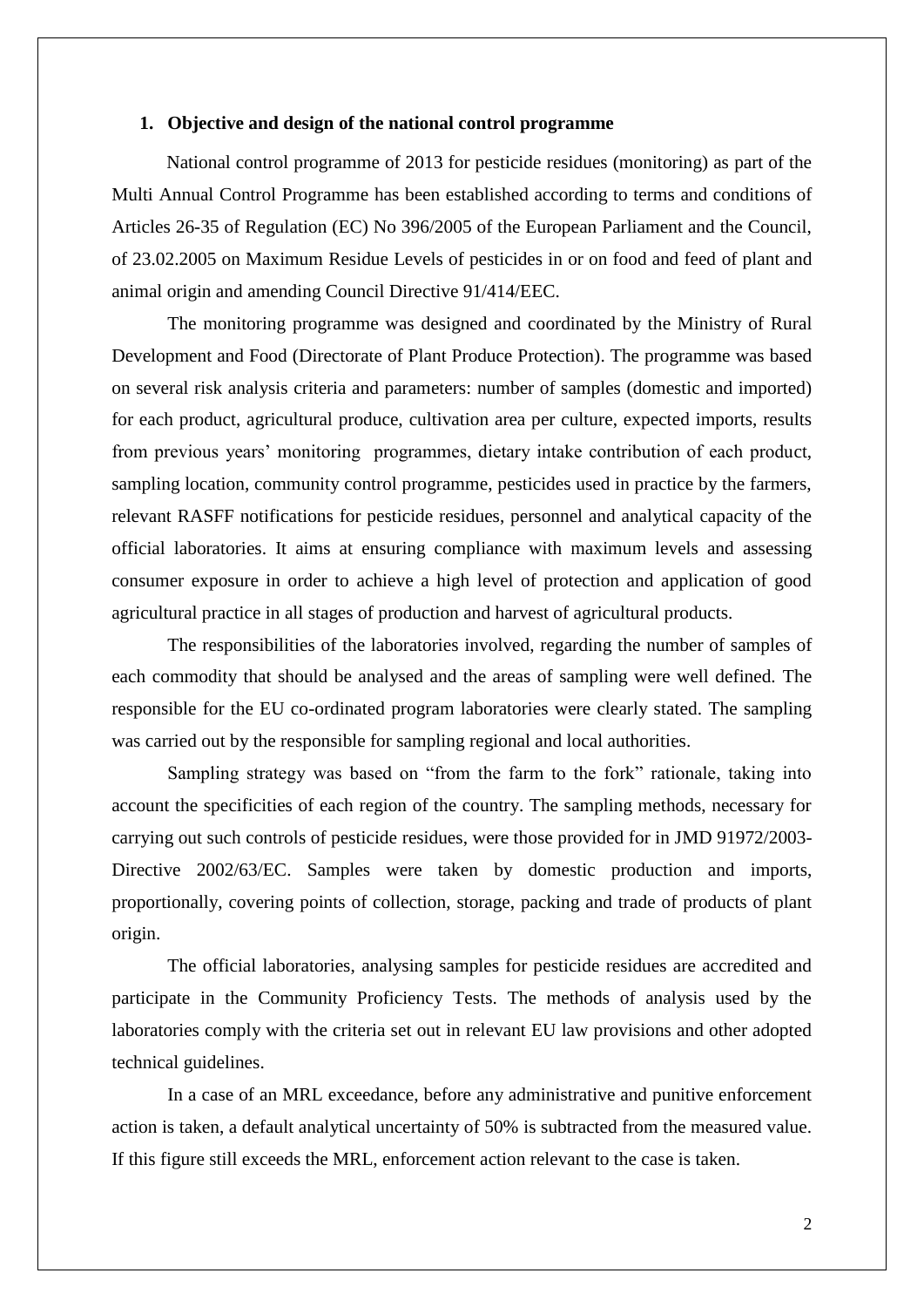**2. Key findings, interpretation of the results and comparability with the previous year results**

| <b>Category</b>                         | <b>Total</b><br>number<br><b>of</b><br>samples | <b>Number</b><br><b>of</b><br>samples<br>without<br>detectable<br>residues | <b>Number of samples</b><br>with<br>detectable<br>residues below EU<br><b>MRL</b> or for which<br>no MRL is set | <b>Number</b><br>of<br>with<br><b>Samples</b><br>residues<br>EU-<br>exceeding<br><b>MRL</b> |
|-----------------------------------------|------------------------------------------------|----------------------------------------------------------------------------|-----------------------------------------------------------------------------------------------------------------|---------------------------------------------------------------------------------------------|
| Fruits- Vegetables-Nuts                 |                                                |                                                                            |                                                                                                                 |                                                                                             |
|                                         | 1823                                           | 1229                                                                       | 545                                                                                                             | 49                                                                                          |
| Cereals<br>and<br>(raw                  |                                                |                                                                            |                                                                                                                 |                                                                                             |
| processed) - Pulses                     | 85                                             | 72                                                                         | 12                                                                                                              |                                                                                             |
| Plant Origin Processed                  |                                                |                                                                            |                                                                                                                 |                                                                                             |
| (olive<br>products<br>oil-              |                                                |                                                                            |                                                                                                                 |                                                                                             |
| juices-wine-vegetables)                 | 297                                            | 250                                                                        | 47                                                                                                              | 0                                                                                           |
| <b>Baby Food</b>                        | 19                                             | 18                                                                         | 0                                                                                                               |                                                                                             |
| Food of Animal origin                   |                                                |                                                                            |                                                                                                                 |                                                                                             |
|                                         | 40                                             | 40                                                                         | 0                                                                                                               | 0                                                                                           |
| Other plant products                    | 6                                              | $\overline{2}$                                                             | 2                                                                                                               | $\overline{2}$                                                                              |
| of<br><b>Total</b><br>number<br>samples | 2270                                           | 1611                                                                       | 606                                                                                                             | 53                                                                                          |

# **Surveillance**

# **Suspect**

| <b>Category</b>                              | <b>Total</b><br>number<br>of<br>samples | <b>Number</b><br>samples<br>without<br>detectable<br>residues | of   Number of samples<br>detectable<br>with<br>residues below EU<br><b>MRL</b> or for which<br>no MRL is set | of<br><b>Number</b><br>with<br><b>Samples</b><br>residues<br>EU-<br>exceeding<br><b>MRL</b> |
|----------------------------------------------|-----------------------------------------|---------------------------------------------------------------|---------------------------------------------------------------------------------------------------------------|---------------------------------------------------------------------------------------------|
| Fruits-Vegetables-Nuts                       |                                         |                                                               |                                                                                                               |                                                                                             |
|                                              | 84                                      | 34                                                            | 41                                                                                                            | 9                                                                                           |
| Cereals<br>and<br>(raw)<br>processed)-Pulses | 1                                       | 0                                                             | 1                                                                                                             | 0                                                                                           |
| Plant Origin Processed                       |                                         |                                                               |                                                                                                               |                                                                                             |
| products (vine leaves)                       | 2                                       |                                                               | 1                                                                                                             | 0                                                                                           |
| <b>Baby Food</b>                             | ۰                                       |                                                               |                                                                                                               |                                                                                             |
| Food of Animal origin                        |                                         |                                                               |                                                                                                               |                                                                                             |
| Other plant products                         | 4                                       | 3                                                             | 1                                                                                                             | 0                                                                                           |
| of<br>number<br><b>Total</b><br>samples      | 91                                      | 38                                                            | 44                                                                                                            | $\boldsymbol{9}$                                                                            |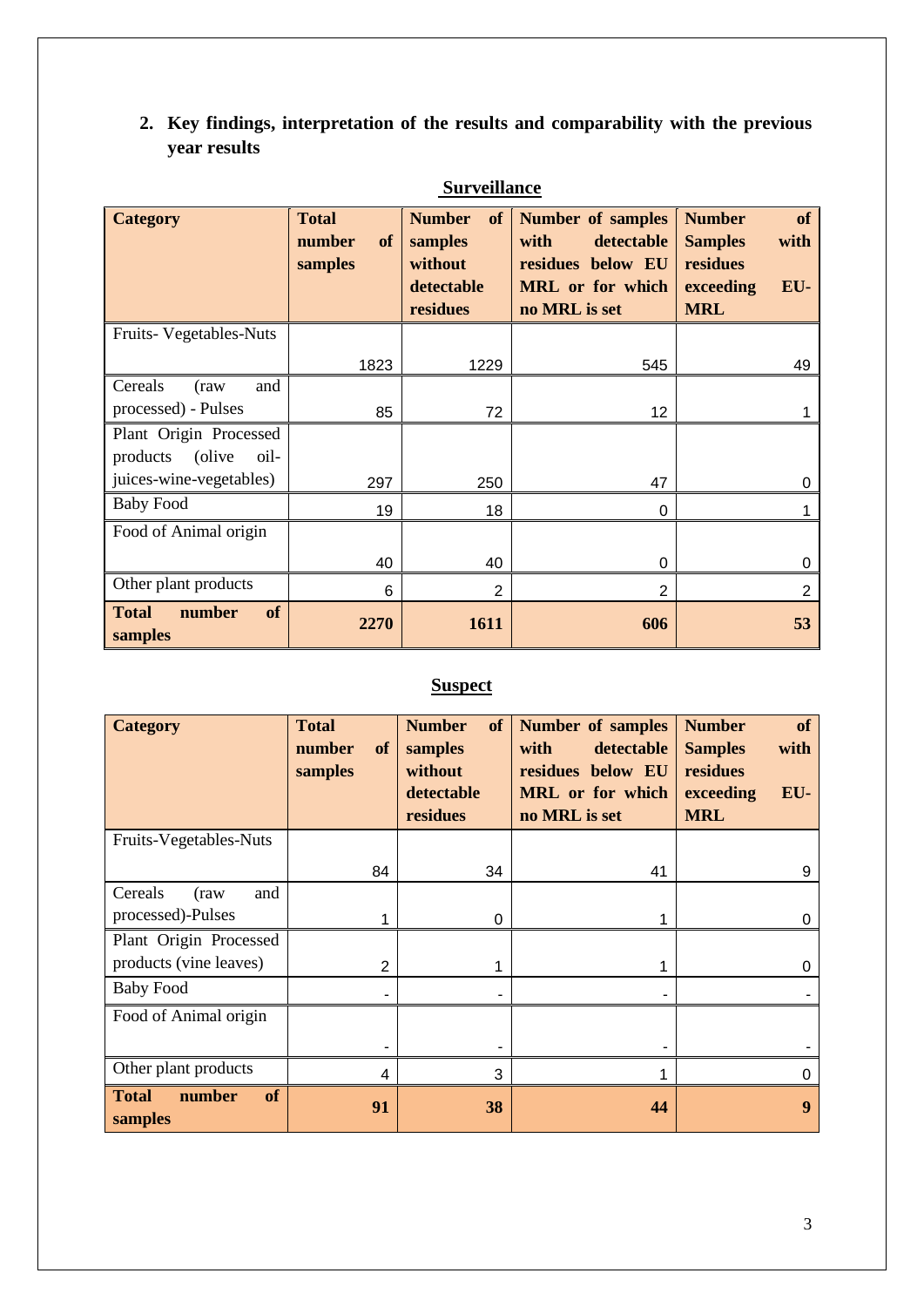| <b>Category</b>                                                                                   | <b>Year 2011</b> | %    | <b>Year 2012</b> | %    | <b>Year 2013</b> | %    |
|---------------------------------------------------------------------------------------------------|------------------|------|------------------|------|------------------|------|
| of<br>Total<br>number<br>samples                                                                  | 2715             | 100  | 2797             | 100  | 2361             | 100  |
| Number of samples<br>without detectable<br>residues                                               | 1983             | 73.4 | 1991             | 71,1 | 1649             | 69.9 |
| Number of samples<br>detectable<br>with<br>residues below EU<br>MRL or for which<br>no MRL is set | 653              | 24.5 | 754              | 27   | 650              | 27.5 |
| Number of samples<br>with<br>residues<br>exceeding EU Mrls                                        | 74               | 2.7  | 53               | 1.9  | 62               | 2.6  |

## **Comparability with previous year's results**

### **3. Non-compliant samples: Possible reasons and Actions taken**

### **Surveillance samples**

In 2013, 53 samples out of 2270 samples were exceeding the EU Mrls (**2.3**%) and 35 samples were non compliant (**1.5**%).

In 2012, 43 samples out of 2709 samples were exceeding the EU Mrls (**1,6**%) and 26 samples were non compliant (**0,96**%).

In 2011, 60 samples out of and 2558 (**2.35**%) were exceeding the EU Mrls and 34 samples were non complaint (**1.33**%).

## **Suspect samples**

In 2013, 9 samples out of 91samples were exceeding the EU Mrls (**9.9**%) and 7 samples were non compliant (**7.7**%).

In 2012, 10 samples out of 88 samples were exceeding the EU Mrls (**11,3**%) and 8 samples were non compliant (**9**%).

In 2011, 14 samples out of 157 were exceeding the EU MRLs (**8.9**%).

Analytical information about the samples and the actions taken regarding non compliant samples are given at the table below (Table 1).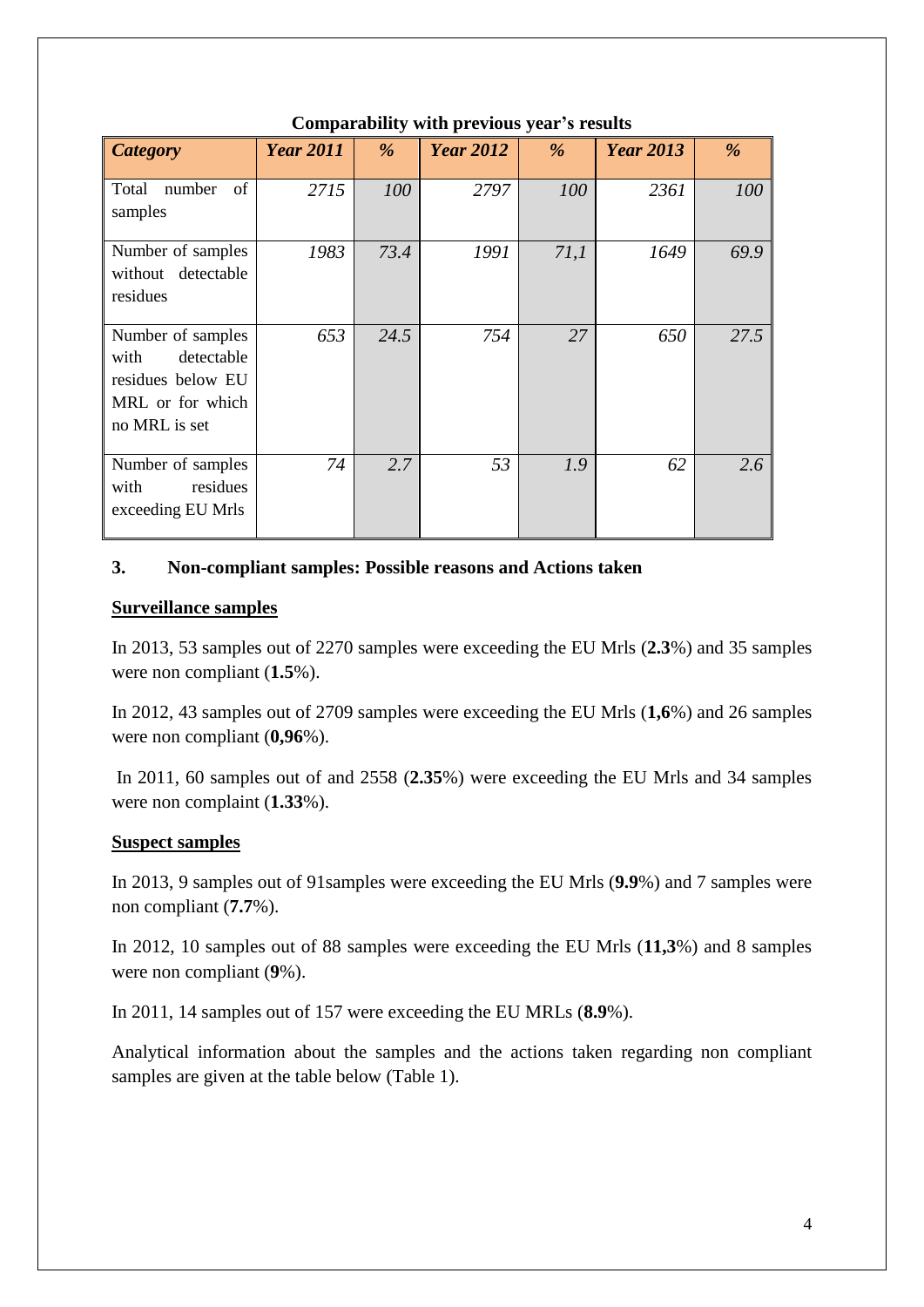|     | LabSampCode    | <b>Product</b>         | <b>Residue</b>                      | <b>Reason for MRL non</b><br>compliance | <b>Note</b>                      |
|-----|----------------|------------------------|-------------------------------------|-----------------------------------------|----------------------------------|
| a/a |                |                        |                                     |                                         |                                  |
| 1   | GR-001-13-087  | basil                  | imidacloprid                        | Reason unknown                          | In<br>progress,<br>Imported (IL) |
|     |                |                        |                                     |                                         |                                  |
| 2   | GR-001-13-1580 | carrot                 | linuron                             | GAP not respected                       |                                  |
| 3   | GR-001-13-1262 | celery                 | chlorpyrifos                        | GAP not respected                       |                                  |
| 4   | GR-001-13-1169 | leek                   | cyprodinil                          | GAP not respected                       |                                  |
|     |                |                        | Indoxacarb as sum of the isomers    |                                         |                                  |
| 5   | GR-001-13-1406 | leek                   | R and S                             | GAP not respected                       |                                  |
|     |                | <b>Other</b><br>spices |                                     | GAP not respected<br>(not)              |                                  |
| 6   | GR-001-13-109  | (Bark)                 | ethephon                            | authorized use)                         |                                  |
|     |                |                        | of dimethoate<br>dimethoate (sum    |                                         |                                  |
|     |                |                        | omethoate<br>and<br>expressed<br>as |                                         |                                  |
| 7   | GR-001-13-964  | peaches                | dimethoate)                         | GAP not respected                       |                                  |
|     |                |                        | of dimethoate<br>dimethoate<br>(sum |                                         |                                  |
|     |                |                        | and<br>omethoate<br>expressed<br>as |                                         |                                  |
| 8   | GR-001-13-1004 | peaches                | dimethoate)                         | GAP not respected                       |                                  |
|     |                |                        | of dimethoate<br>dimethoate (sum    |                                         |                                  |
|     |                |                        | omethoate<br>and<br>expressed<br>as |                                         |                                  |
| 9   | GR-001-13-1005 | peaches                | dimethoate)                         | GAP not respected                       |                                  |
|     |                |                        | dimethoate (sum of dimethoate       |                                         |                                  |
|     |                |                        | omethoate<br>and<br>expressed<br>as |                                         |                                  |
| 10  | GR-001-13-1542 | pear                   | dimethoate)                         | GAP not respected                       | In progress                      |
|     |                |                        | hexaconazole, kresoxim-methyl       |                                         |                                  |
| 11  | GR-001-13-1115 | vine leaves            | muyclobutanil                       | Reason unknown                          | In progress                      |
|     |                |                        | boscalid,<br>azoxystrobin,          |                                         |                                  |
|     |                |                        | flufenoxuron,<br>methoxyfenozide,   |                                         |                                  |
| 12  | GR-001-13-227  | vine leaves            | myclobutanil                        | Reason unknown                          | Imported (TR)                    |
| 13  | GR-001-13-494  | vine leaves            | acrinathrin,<br>famoxadone,         | GAP not respected, not                  |                                  |

**Table 1: Non Compliant Samples for which administrative actions were taken or administrative actions are in progress.**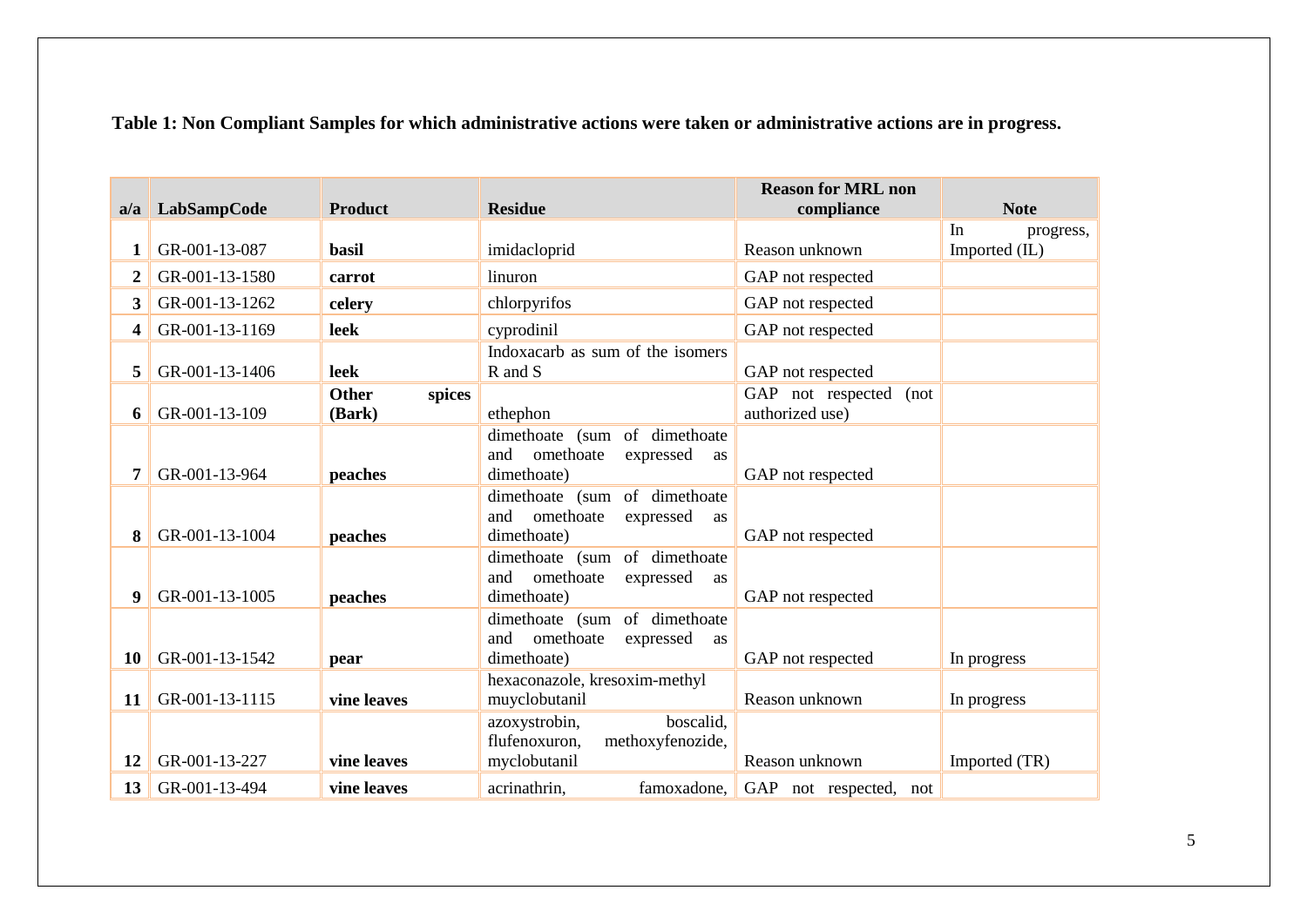|    |               |                 | fenhexamide, methiocarb (sum of                                          | authorized use                              |               |
|----|---------------|-----------------|--------------------------------------------------------------------------|---------------------------------------------|---------------|
|    |               |                 | methiocarb sulfoxide and sulfone,                                        |                                             |               |
|    |               |                 | expressed as methiocarb)                                                 |                                             |               |
|    |               |                 |                                                                          | GAP not respected,<br>not                   |               |
| 14 | GR-001-13-503 | vine leaves     | fenoxycarb, tau-fluvalinate,                                             | authorized use                              |               |
| 15 | GR-002-13-160 | beans with pods | chlorpyrifos                                                             | GAP not respected                           |               |
| 16 | GR-002-13-197 | beans with pods | lufenuron                                                                | GAP not respected                           |               |
|    |               |                 |                                                                          | GAP not respected,<br>not                   |               |
| 17 | GR-002-13-198 | beans with pods | propargite                                                               | authorized use                              |               |
|    |               |                 | carbendazim and benomyl (sum of                                          |                                             |               |
|    | GR-002-13-269 |                 | benomyl<br>and<br>carbendazim                                            | GAP not respected,<br>not<br>authorized use |               |
| 18 |               | pears           | expressed as carbendazim)                                                |                                             |               |
|    |               |                 | formetanate (sum of formetanate<br>is<br>salts<br>expressed<br>and<br>as |                                             |               |
| 19 | GR-002-13-172 | pepper          | formetanate (hydrochloride))                                             | GAP not respected                           |               |
|    |               |                 |                                                                          |                                             |               |
| 20 | GR-002-13-253 | pepper          | acetamiprid, oxamyl                                                      | GAP not respected                           |               |
|    |               |                 | formetanate (sum of formetanate<br>and<br>is<br>salts<br>expressed       |                                             |               |
| 21 | GR-002-13-314 | pepper          | as<br>formetanate (hydrochloride))                                       | GAP not respected                           | In progress   |
|    |               |                 |                                                                          |                                             |               |
| 22 | GR-002-13-351 | potatoes        | fosthiazate                                                              | GAP not respected                           |               |
|    | GR-002-13-419 |                 |                                                                          | GAP not respected,<br>not<br>authorized use |               |
| 23 |               | potatoes        | pirimiphos-methyl                                                        |                                             |               |
| 24 | GR-002-13-420 | potatoes        | pirimiphos-methyl                                                        | GAP not respected,<br>not<br>authorized use |               |
|    |               |                 |                                                                          | GAP not respected,<br>not                   |               |
| 25 | GR-002-13-421 | potatoes        | pirimiphos-methyl                                                        | authorized use                              |               |
|    |               |                 |                                                                          | GAP not respected,<br>not                   |               |
| 26 | GR-002-13-123 | vine leaves     | tebuconazole                                                             | authorized use                              |               |
|    |               |                 | (cypermethrin<br>cypermethrin                                            |                                             |               |
|    |               |                 | including<br>other<br>mixtures<br>of                                     |                                             |               |
|    |               |                 | constituent<br>of<br>isomers)<br>sum                                     |                                             |               |
| 27 | GR-002-13-145 | vine leaves     | isomers))                                                                | Reason unknwon                              | Imported (TR) |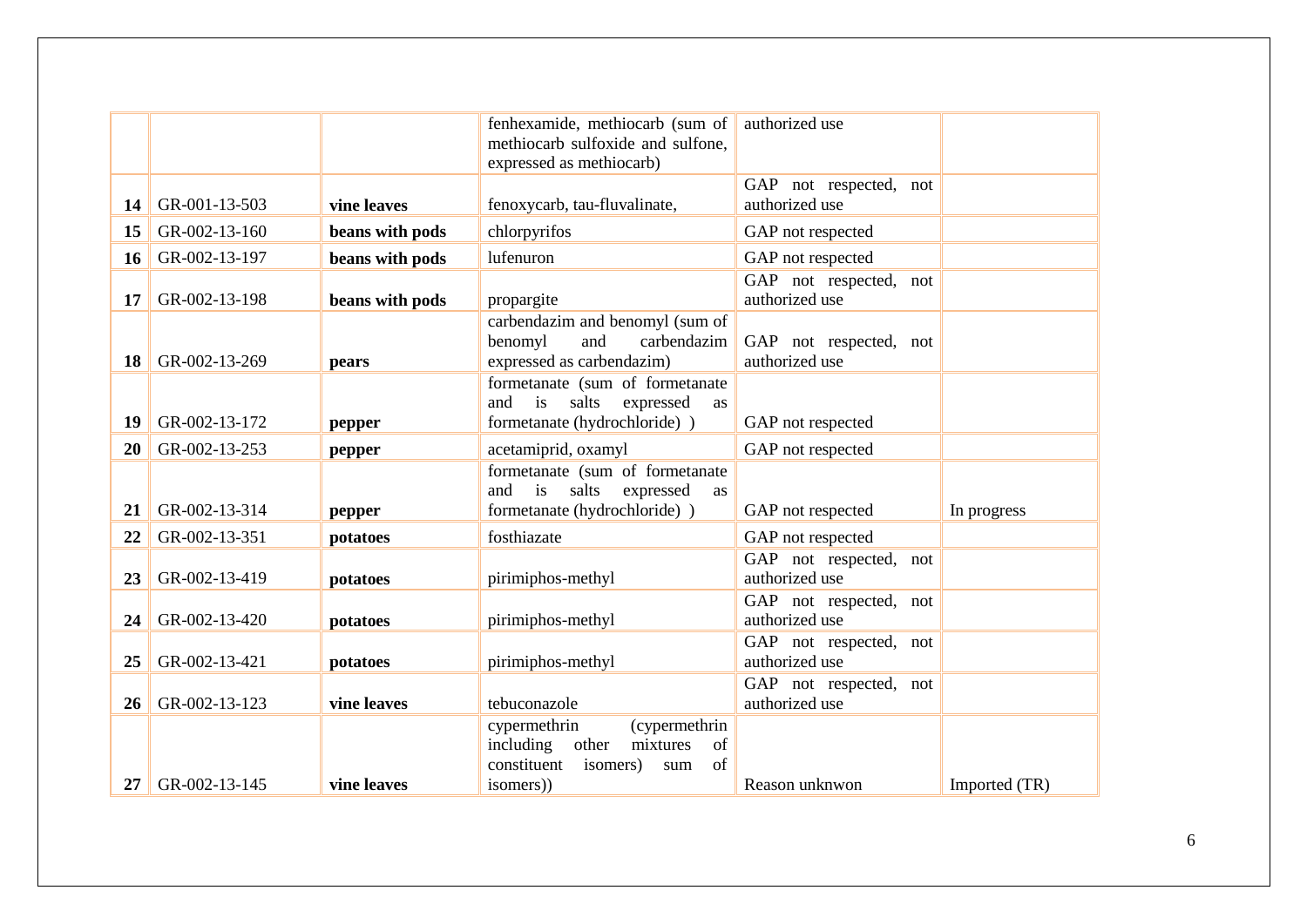| 28 | GR-003-13-029 | lettuce                        | tebuconazole                                                                                                               | GAP not respected                           | In progress |
|----|---------------|--------------------------------|----------------------------------------------------------------------------------------------------------------------------|---------------------------------------------|-------------|
| 29 | GR-003-13-060 | lettuce                        | chlorpyrifos                                                                                                               | GAP not respected                           |             |
| 30 | GR-003-13-099 | parsley                        | chlorpyrifos                                                                                                               | GAP not respected,<br>not<br>authorized use |             |
| 31 | GR-003-13-119 | parsley                        | chlorpyrifos                                                                                                               | GAP not respected, not<br>authorized use    |             |
| 32 | GR-003-13-085 | vine leaves                    | trifloxystrobin                                                                                                            | GAP not respected, not<br>authorized use    |             |
| 33 | GR-003-13-087 | vine leaves                    | famoxadone, myclobutanil                                                                                                   | GAP not respected,<br>not<br>authorized use |             |
| 34 | GR-004-13-120 | melon                          | aldrin and dieldrin (aldrin and<br>dieldrin combined expressed as<br>dieldrin)                                             | GAP not respected, not<br>authorized use    | In progress |
| 35 | GR-004-13-073 | peach                          | chlorpyrifos                                                                                                               | GAP not respected                           |             |
| 36 | GR-006-13-222 | wine grapes                    | cypermethrin<br>(cypermethrin<br>including<br>other<br>mixtures<br>of<br>constituent<br>of<br>isomers<br>(sum<br>isomers)) | GAP not respected                           | In progress |
| 37 | GR-007-13-150 | spinach $\&$ similar<br>leaves | cypermethrin<br>clorpyrifos<br>(cypermethrin<br>including<br>other<br>mixtures of constituent isomers<br>(sum of isomers)) | GAP not respected,<br>not<br>authorized use |             |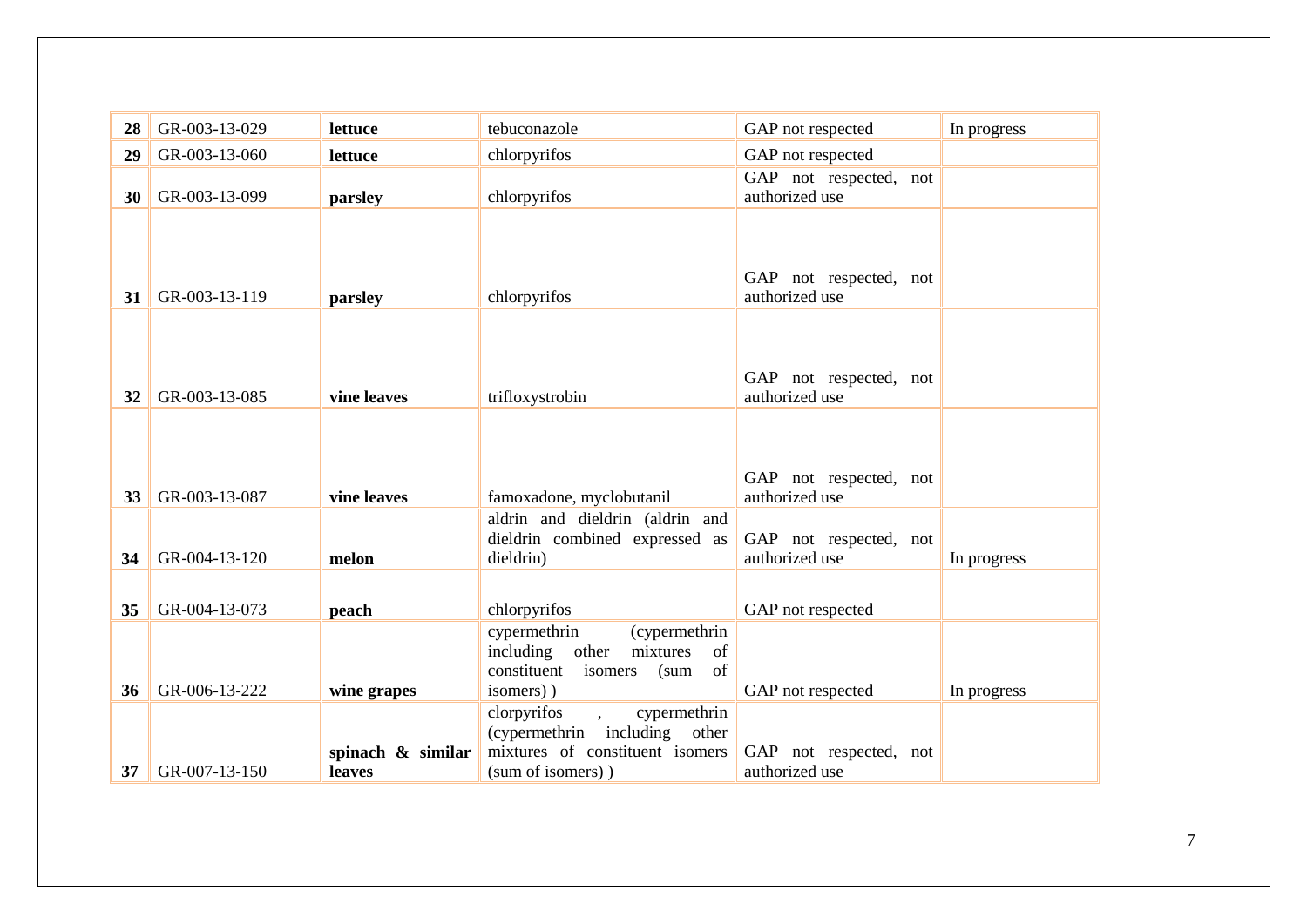|    |               |                | dimethoate (sum of dimethoate)      |                   |
|----|---------------|----------------|-------------------------------------|-------------------|
|    |               |                | omethoate<br>and<br>expressed<br>as |                   |
| 38 | GR-008-13-095 | orange         | dimethoate)                         | GAP not respected |
|    |               |                | dimethoate (sum of dimethoate)      |                   |
|    |               |                | omethoate<br>and<br>expressed<br>as |                   |
| 39 | GR-008-13-099 | orange         | dimethoate)                         | GAP not respected |
|    |               |                |                                     |                   |
| 40 | GR-009-13-026 | <b>lettuce</b> | pendimethanil                       | GAP not respected |
|    |               |                |                                     |                   |
|    |               |                |                                     |                   |
| 41 | GR-009-13-053 | spinach        | chlorothalonil                      | GAP not respected |
|    |               |                |                                     |                   |
|    |               |                |                                     |                   |
| 42 | GR-009-13-054 | spinach        | chlorothalonil                      | GAP not respected |

# **4. Quality assurance**

| <b>Country</b><br>code | <b>Laboratory Name</b>                                                                                                | Laborato<br>ry Code | <b>Accreditation</b><br>Date | <b>Accreditation Body</b>                         | Participation in proficiency tests<br>or interlaboratory tests                                                                       |
|------------------------|-----------------------------------------------------------------------------------------------------------------------|---------------------|------------------------------|---------------------------------------------------|--------------------------------------------------------------------------------------------------------------------------------------|
| GR-001                 | <b>Benaki Phytopathological</b><br>Institute,<br><b>Laboratory of Pesticide Residues</b>                              | GR-001              | 09-07-2002                   | ESYD S.A. (Hellenic<br>Accreditation System S.A.) | EUPT-CF7, EUPT-FV15<br>EUPT-SRM8, EUPT-AO8,<br>COIPT-13<br>SCHEMA 23/03 determination of<br>PAHS in water/oil sample (2013-<br>2014) |
| GR-002                 | <b>Regional Center of Plant Protection</b><br>and quality control of Thessaloniki<br>Laboratory of pesticide residues | GR-002              | 08-09-2009                   | ESYD S.A. (Hellenic<br>Accreditation System S.A.) | EUPT-FV15                                                                                                                            |